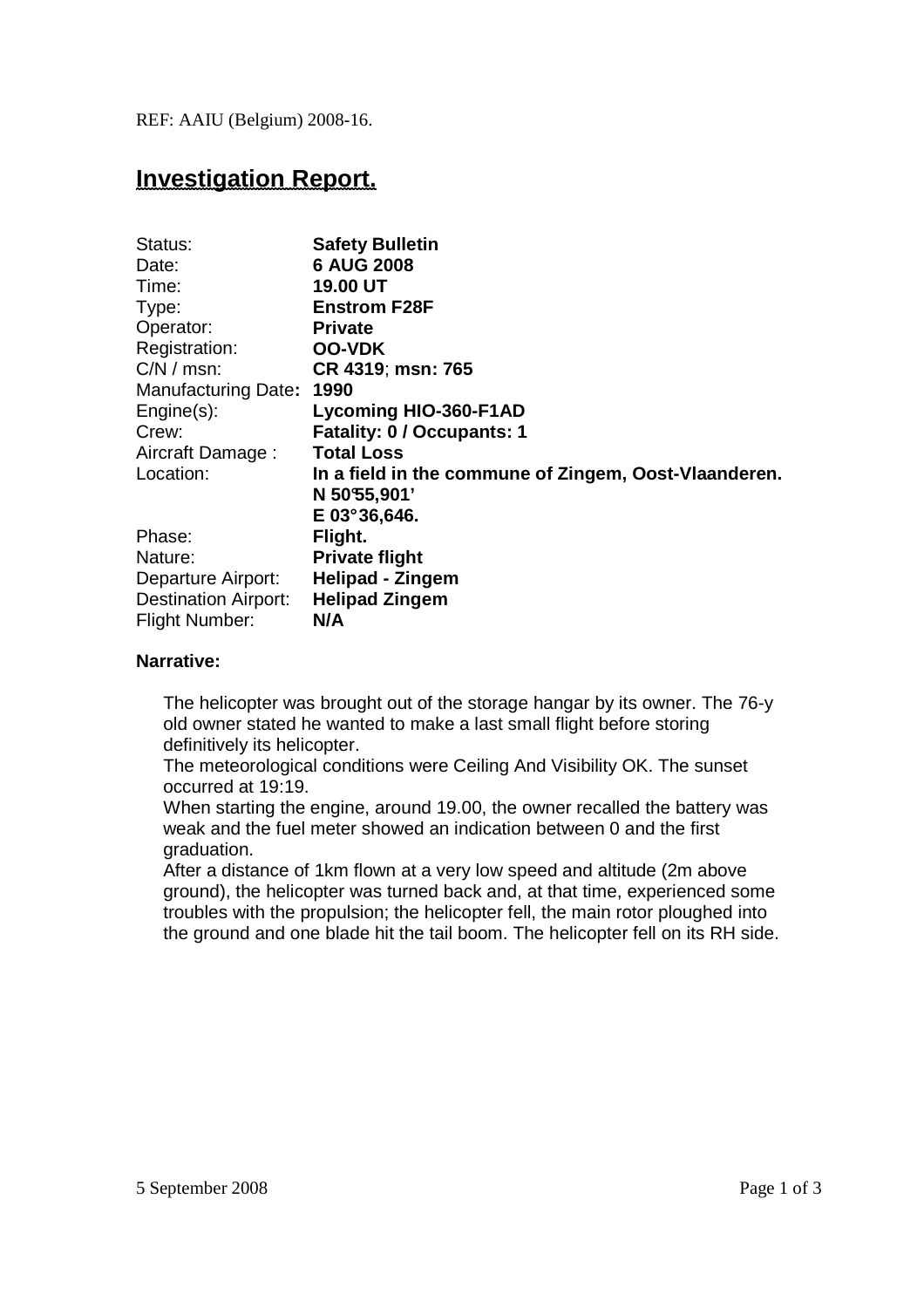The investigation showed that the helicopter was bought in 1993 by owner. The owner held a student pilot licence until June 1997. Up to that date, he flew with an accompanying instructor.

The helicopter had its Certificate of Airworthiness valid until December 2001. The helicopter log book shows that it flew 39 FH between 1997 and 2001. The log book does not record the name of the pilot for each of the flights. The helicopter log book records the last stand of the hour meter; 1074.6 FH on August 28, 2001. The average utilization rate was around 10 FH per year. The current stand of the hour meter is 1127 FH.

The owner stated that the helicopter stopped to be maintained by a Repair Station after December 2001. He said the helicopter was stored in the hangar since that time, and only taken out for an engine run, a hover, or a small hop in the immediate vicinity of the helipad, for the sake of circulating the lubricating oil.

The helipad from which the helicopter departed was located in the garden of the owner. This helipad was inspected and approved for use by the BCAA. The last inspection occurred in 2008.

The inspection of the wreckage confirmed that one fuel tank was empty, and there was a small quantity of fuel present in the other. The damage on the blades were consistent with a ground impact at low speed. The other damages on the helicopter are due to the impact of one (deformed) blade with the tail boom.

#### **Causes.**

We can state that this accident was caused by the conjunction of several factors, including:

- the lack of experience of the pilot; besides the fact that his license was expired 10 years ago, he had only 36 FH recorded on the log book from 1993 till 1997.
- the medical fitness of the pilot; no medical check since 1997.
- the helicopter was no longer airworthy since December 2001.
	- o The helicopter stopped being maintained in accordance with the applicable maintenance programme (LAMS).
	- o Airworthiness Directives were no longer applied, and therefore the identified unsafe conditions were not checked and/or corrected, amongst which, but not limited to:
		- AD 2002-08-03. to prevent rotor shaft failure.
		- AD 2002-12-07; to prevent the total oil loss of the engine.
		- AD 2003-14-03; to prevent fuel pump leaks (rpt 6 months)
		- AD 2007-11-02; to prevent loss of control of the helicopter.